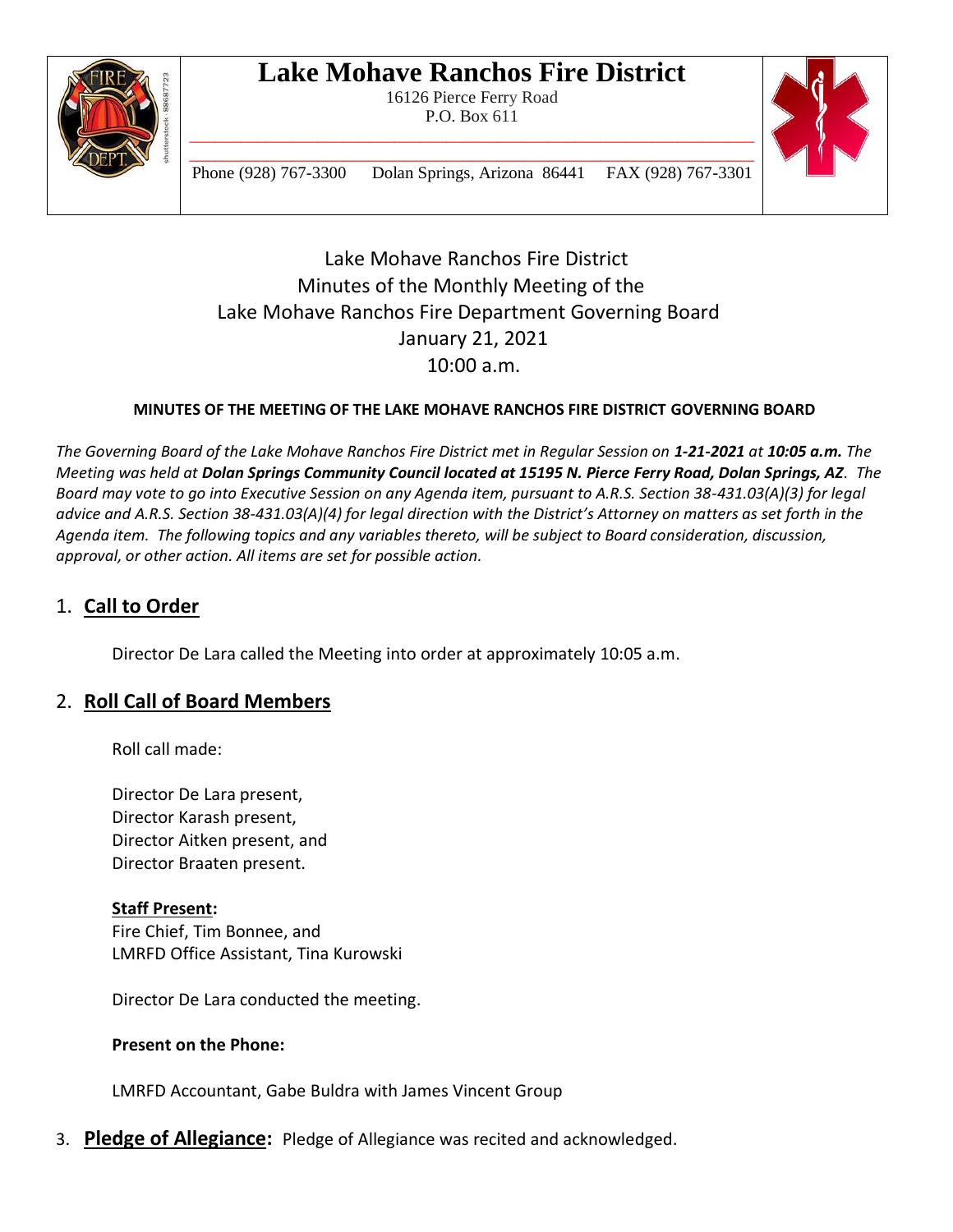

16126 Pierce Ferry Road P.O. Box 611 \_\_\_\_\_\_\_\_\_\_\_\_\_\_\_\_\_\_\_\_\_\_\_\_\_\_\_\_\_\_\_\_\_\_\_\_\_\_\_\_\_\_\_\_\_\_\_\_\_\_\_\_\_\_\_\_\_\_\_\_\_\_\_\_\_\_



\_\_\_\_\_\_\_\_\_\_\_\_\_\_\_\_\_\_\_\_\_\_\_\_\_\_\_\_\_\_\_\_\_\_\_\_\_\_\_\_\_\_\_\_\_\_\_\_\_\_\_\_\_\_\_\_\_\_\_\_\_\_\_\_\_\_ Phone (928) 767-3300 Dolan Springs, Arizona 86441 FAX (928) 767-3301

Director De Lara motioned to go into Executive Session. Director Aitken seconded. No discussion. Director Braaten, aye, Director Aitken, aye, Director, De Lara, aye, and Director Karash, aye.

Director Karash motioned to call Attorney Cornelius. Director Aitken seconded. No discussion. Director Aitken, aye, Director De Lara, aye, Director Karash, aye and Director Braaten, aye. Motion passed unanimously. Executive Session held.

Director De Lara motioned to go into Regular Session at 10:28 a.m. Director Karash seconded. Director Braaten, aye, Director Aitken, aye, Director Karash, aye, and Director De Lara, aye, unanimously voting in favor of.

Adjourn to Executive Session at 10:28 a.m.

#### 4. **Executive Business:**

#### **Reconvened at 10:28 a.m.**

Director De Lara motioned to reconvene Regular Session at 10:28 a.m. Director De Lara discussed moving the financial report up on the agenda to the next order of business with no objections. Director Karash, aye, Director Aitken, aye, Director De Lara, aye and Director Braaten, aye. Motion carried, unanimously.

#### 5. **Financial Report:**

LMRFD Accountant, Gabe Buldra with James Vincent & Group was called on speaker over the microphone/sound system within the facility for all to hear the discussion. In his report, Gabe covered issues related historical tax collection and revenues from the district, stating the district needs to make collections stat to which it was agreed by Director, De Lara to look into the current collection agency and how well it is working for the district.

Upon questioning about the district's financial ability for vehicle and ambulance repairs, Gabe Buldra with James Vincent and Group reviewed the underusage of the budget in that category, stating the district has \$15,000 remaining under the budget and can expect over the next six (6) months another \$18,000.

The next category of the budget discussed was the amount budgeted for fuel for the fire district. Gabe stated the present budget has \$62,000/year budgeted for fuel, but only \$31,500 was used and is overinflated by around \$25,000 with the highest usage in the past 5 years is \$32,000, prior to that \$15,000.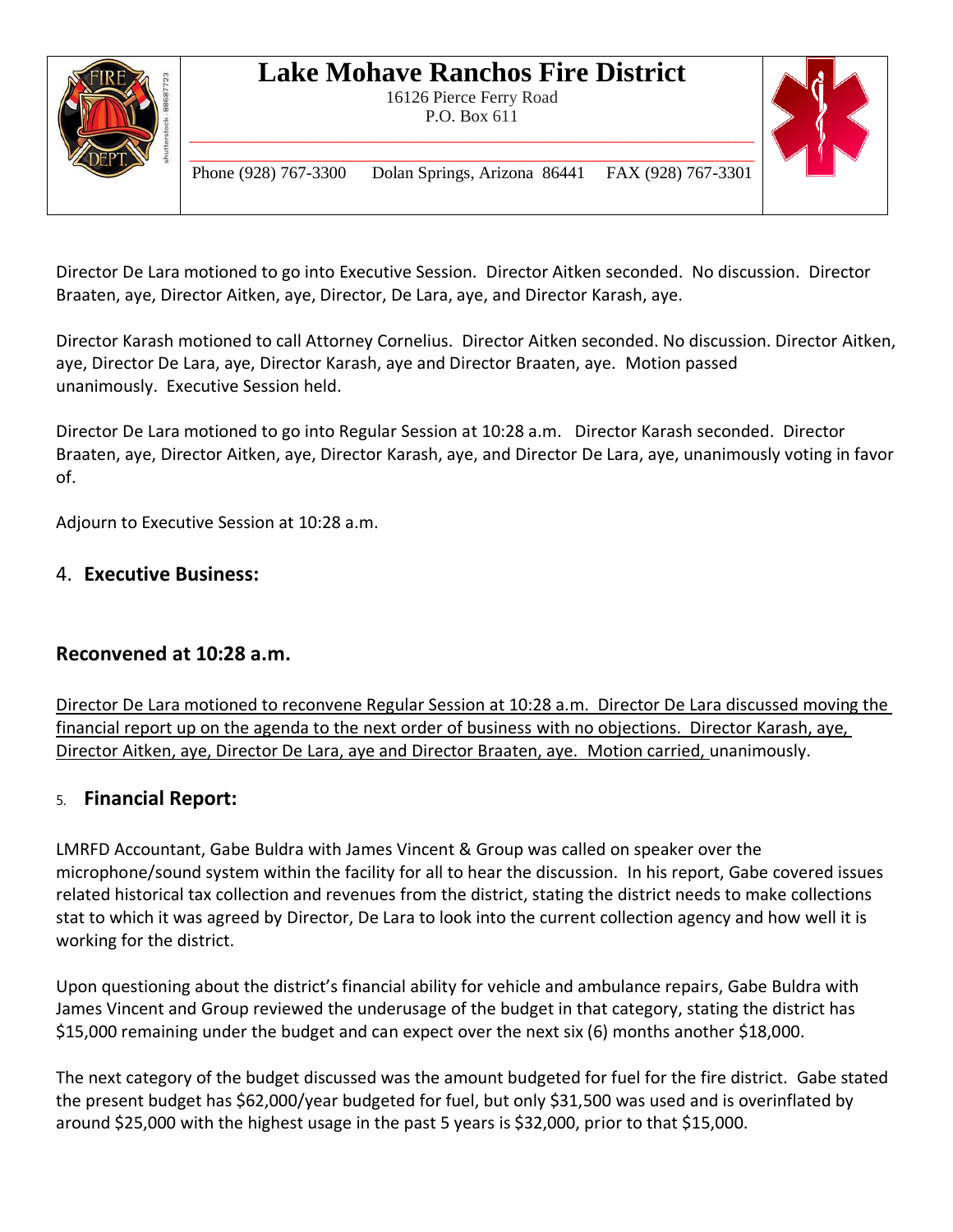

16126 Pierce Ferry Road P.O. Box 611 \_\_\_\_\_\_\_\_\_\_\_\_\_\_\_\_\_\_\_\_\_\_\_\_\_\_\_\_\_\_\_\_\_\_\_\_\_\_\_\_\_\_\_\_\_\_\_\_\_\_\_\_\_\_\_\_\_\_\_\_\_\_\_\_\_\_



\_\_\_\_\_\_\_\_\_\_\_\_\_\_\_\_\_\_\_\_\_\_\_\_\_\_\_\_\_\_\_\_\_\_\_\_\_\_\_\_\_\_\_\_\_\_\_\_\_\_\_\_\_\_\_\_\_\_\_\_\_\_\_\_\_\_ Phone (928) 767-3300 Dolan Springs, Arizona 86441 FAX (928) 767-3301

This concluded the discussion with the Fire District's accountant with no further questions from the Governing Board. Audience attendee and Dolan Springs resident, Charlotte Kiffer asked the accountant, Gabe, about overtime payed out within the district, as discussed during the last meeting under the financial report, as well as whether or not the figures for this month were available.

A breakdown of administrative vs. POC for the past 6 months was broken down by Gabe Buldra (\$6,105 for overtime (OT) under full-time operations, \$21,441 for firefighters (scheduled OT included), and \$432 in OT for part-time (POC) staff.

It was then asked of Gabe whether or not the Fire District has the ability to hire one (1) full-time suppression staff member or paramedic. Per Gabe, he presently doesn't have set value numbers, but will early next month.

Chair De Lara asked Gabe if the district had the ability to give small raises to full-time staff in the suppression or paramedic department, as she had found a letter by the previous office administrator promising everyone a raise by November of 2020, noting this item was never discussed in any of the previous meetings. She further questioned if everyone receives a raise, does paid-on-call (POC) increase the benefits or is it just the rate?

Per Gabe, the only benefit POC would associate match on is social security and Medicare, not on retirement benefits. We have three (3) full-time employees in suppression, not considering the fire chief or office assistant. The increase would also be benefits. For full-time employees, it'd be around 35%. Example: \$1 raise in pay would cost and additional \$0.35 within the budget for payroll.

This concluded the review of the financials with the district's accountant, Gabe Buldra, with no further questions from the Governing Board or the audience.

Director Karash motioned to accept the financial report. The motion was seconded by Director Aitken. Vote: Director De Lara, aye, Director Braaten, aye, Director Aitken, aye, and Director Braaten, aye, unanimously voting in favor of.

### **6. Chief's Report**

LMRFD Fire Chief, Tim Bonnee, discussed the number of runs and calls the district had made in the previous month, December, 2020. He also discussed upcoming meetings, conferences and trainings on January 8<sup>th</sup> (ACLS, 9<sup>th</sup> PALS in the district, including his own. Live fire station training at Station 41 on January, advising there will be smoke noticed in the area.

Chief Bonnee discussed concerns with District property within the multiple fire stations and District vehicles, noting issues with lack of overall care and maintenance and need for repair as noted in the Chief's Report. He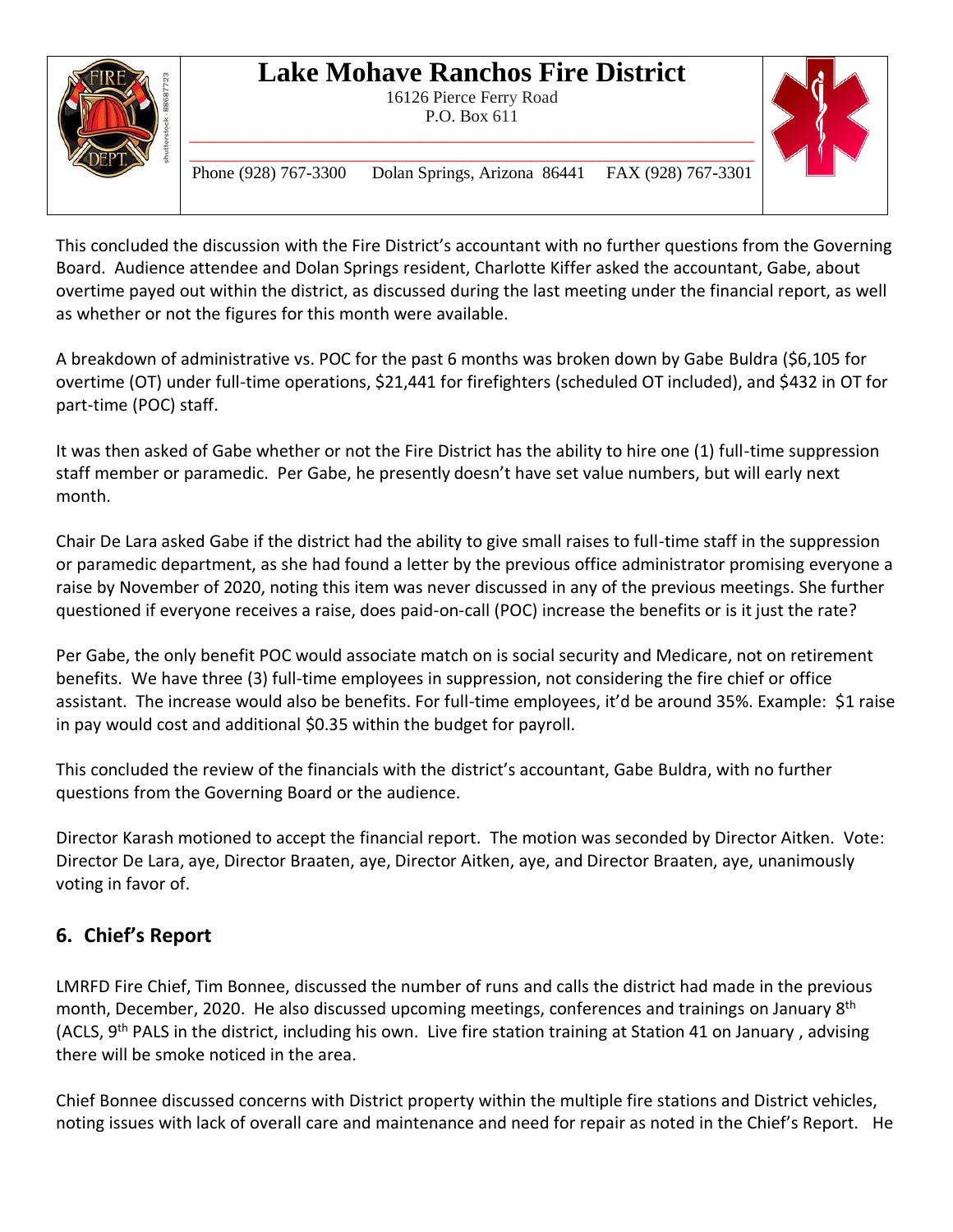

16126 Pierce Ferry Road P.O. Box 611 \_\_\_\_\_\_\_\_\_\_\_\_\_\_\_\_\_\_\_\_\_\_\_\_\_\_\_\_\_\_\_\_\_\_\_\_\_\_\_\_\_\_\_\_\_\_\_\_\_\_\_\_\_\_\_\_\_\_\_\_\_\_\_\_\_\_



\_\_\_\_\_\_\_\_\_\_\_\_\_\_\_\_\_\_\_\_\_\_\_\_\_\_\_\_\_\_\_\_\_\_\_\_\_\_\_\_\_\_\_\_\_\_\_\_\_\_\_\_\_\_\_\_\_\_\_\_\_\_\_\_\_\_ Phone (928) 767-3300 Dolan Springs, Arizona 86441 FAX (928) 767-3301

further addressed issues he found when taking this position in late December of 2020. Some of those items are:

#### **District properties:**

- Prior administration had an incident with one of the garage doors at station 41 being hit and damaged, never being quoted for repair or being repaired,
- Station 43 has door opener issues being looked into to be fixed.
- Station 42 paying utilities, apparatus in bay, discussed using as volunteer station where centrally located between Meadview and Hwy 93. He praised the volunteers for their availability at any time, even all through the night, and expressed the Department's appreciation of their efforts.

#### **District Vehicles:**

- Red Chief's 401 truck turned over 12/29. Asked previous chief when last maintenance was performed. Answer have not done nothing since you left before. There was 51,000 miles put on the truck since he worked her before. The transmission fluid was completely empty, Prior hit a curb, causing a hole in transmission pan. Truck holds 6 quarts of oil was only 1.4 quarts in the truck when brought in for maintenance and dipstick for oil was caked with black, tarry, viscous oil. 51,000 miles of NOT being maintained.
- Tender 418 at Station 41 needs a new ladder hanger bracket, when the prior Chief hit Golden Valley's engine on fire. It cost t he District \$2,500 to pay for their engine. The fire bracket has been broken for months. It has been known and brought to the attention of the previous administration and nothing has been done with it. So, the ladder that goes on there is out of service until it is properly mounted for safety concerns.
- 415 ambulance has a major cooling issue, requiring 1 gallon of antifreeze daily, costing the department a lot of money by not having it fixed. Right rear air shock is leaking oil and has been a long time. No maintenance has been done on that. Windshield on it has cracks. Prior administration did put two new front tires were put on the front, but the alignment is off, causing issues with those tires – uneven wear and are worn down. Rear tires are worn down by the wear guards.
- Brush 426 (one of two brush trucks). Has a rear main seal that is leaking for months and hasn't been taken care of in months. The previous chief has known about this and hasn't taken care of it.
- Brush 416 siren horn is out-is broke off with no maintenance or repair to this vehicle as well.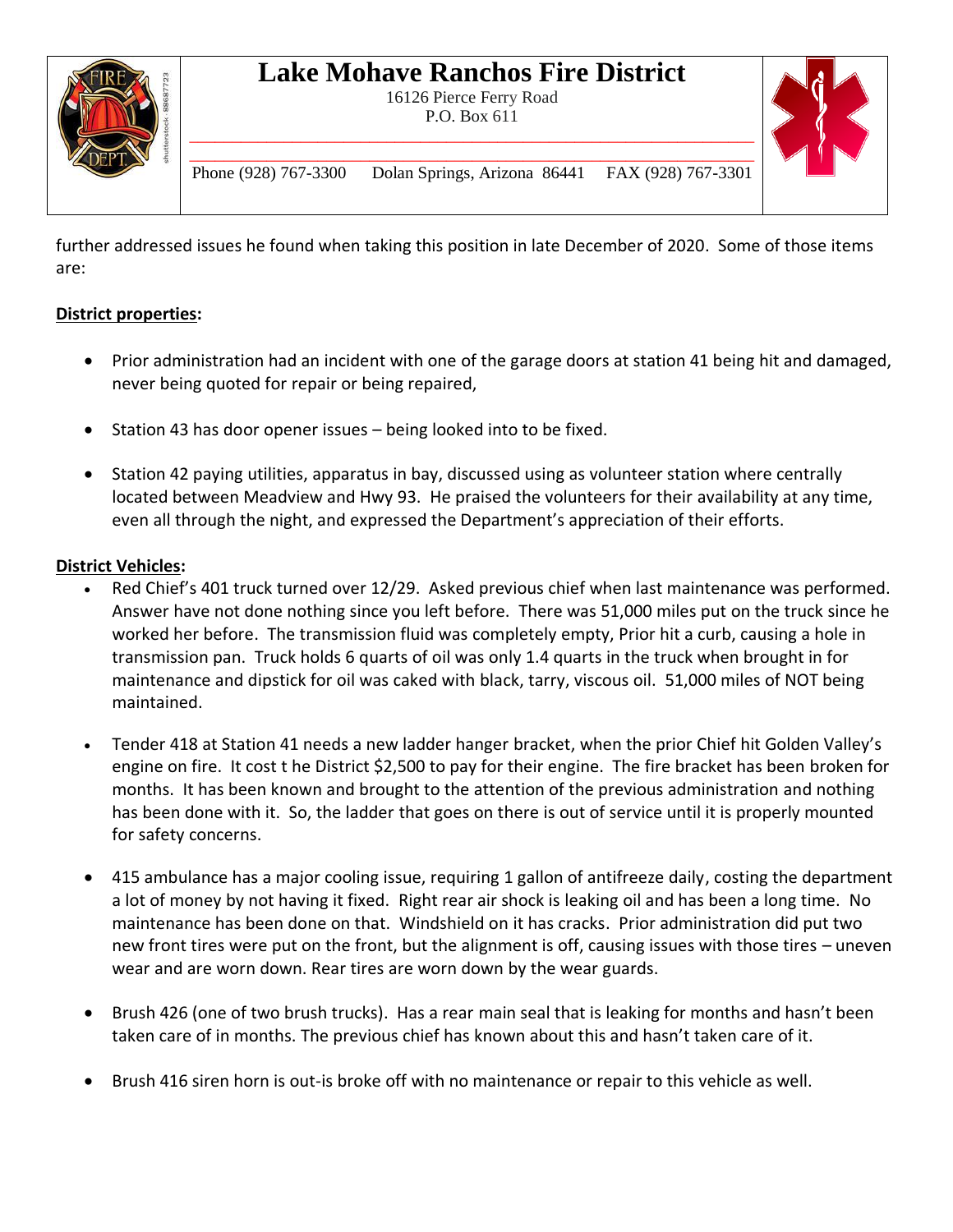

16126 Pierce Ferry Road P.O. Box 611 \_\_\_\_\_\_\_\_\_\_\_\_\_\_\_\_\_\_\_\_\_\_\_\_\_\_\_\_\_\_\_\_\_\_\_\_\_\_\_\_\_\_\_\_\_\_\_\_\_\_\_\_\_\_\_\_\_\_\_\_\_\_\_\_\_\_



\_\_\_\_\_\_\_\_\_\_\_\_\_\_\_\_\_\_\_\_\_\_\_\_\_\_\_\_\_\_\_\_\_\_\_\_\_\_\_\_\_\_\_\_\_\_\_\_\_\_\_\_\_\_\_\_\_\_\_\_\_\_\_\_\_\_ Phone (928) 767-3300 Dolan Springs, Arizona 86441 FAX (928) 767-3301

- These were all things brought up to the prior administration, but not addressed. Lack of interest and lack of care -These are all things Chief Bonnee is looking into the cost of repair on now.
- Fuel card has been shut off twice,
- The issues relating to the lack of priority on issues related to insurance policies not being addressed, leaving Chief Bonnee in a position to clear the matter up and make sure the policies remained in effect.
- Turnover from previous chief has left the present Fire Chief, Tim Bonnee, with open positions. Some staff has been hired, such as the office assistant, who is also a Registered Nurse, as well as a notary public. Suppression aspect of staff has had not had any quality review performed on the calls that had been done.
- A stack of unpaid bills given to accountant, as checks that were sent out were returned since the previous administration has not given out the information on the banks, changing the passwords. It's been a struggle coming in, but we're slowly getting everything on track.
- Active911 had taken us off the account. Had to send notarized letter to have it changed to current staff. Many checks were being returned because the prior administration wouldn't hand off passwords and other needed information for the District's bank account, etc.
- Payroll was late the week of December  $7<sup>th</sup>$ , due to previous administration not getting the information over to payroll.
- Nonpriority issues to the previous administration have affected not only the fire department(s), but also for the community. Vehicle maintenance is a high priority because without the vehicles, the department wouldn't function. It was more a priority for the previous administration to pay overtime than take care of the vehicle.
- The Insurance policy had an issue in early December. It wasn't addressed and ultimately cancelled (for properties, vehicles, everything), requiring Chief Bonnee having to plead with the insurer to get the insurance policy reinstated.
- Two (2) district cell phones from the previous administration with Verizon had an unpaid balance for over \$7,000 and has not been paid since the account was opened. Fire Chief, Tim Bonnee, had called Verizon to see what plan we were on, what upgrades, etc. Because we're a government agency, wrote it off for us.

#### **GRANTS:**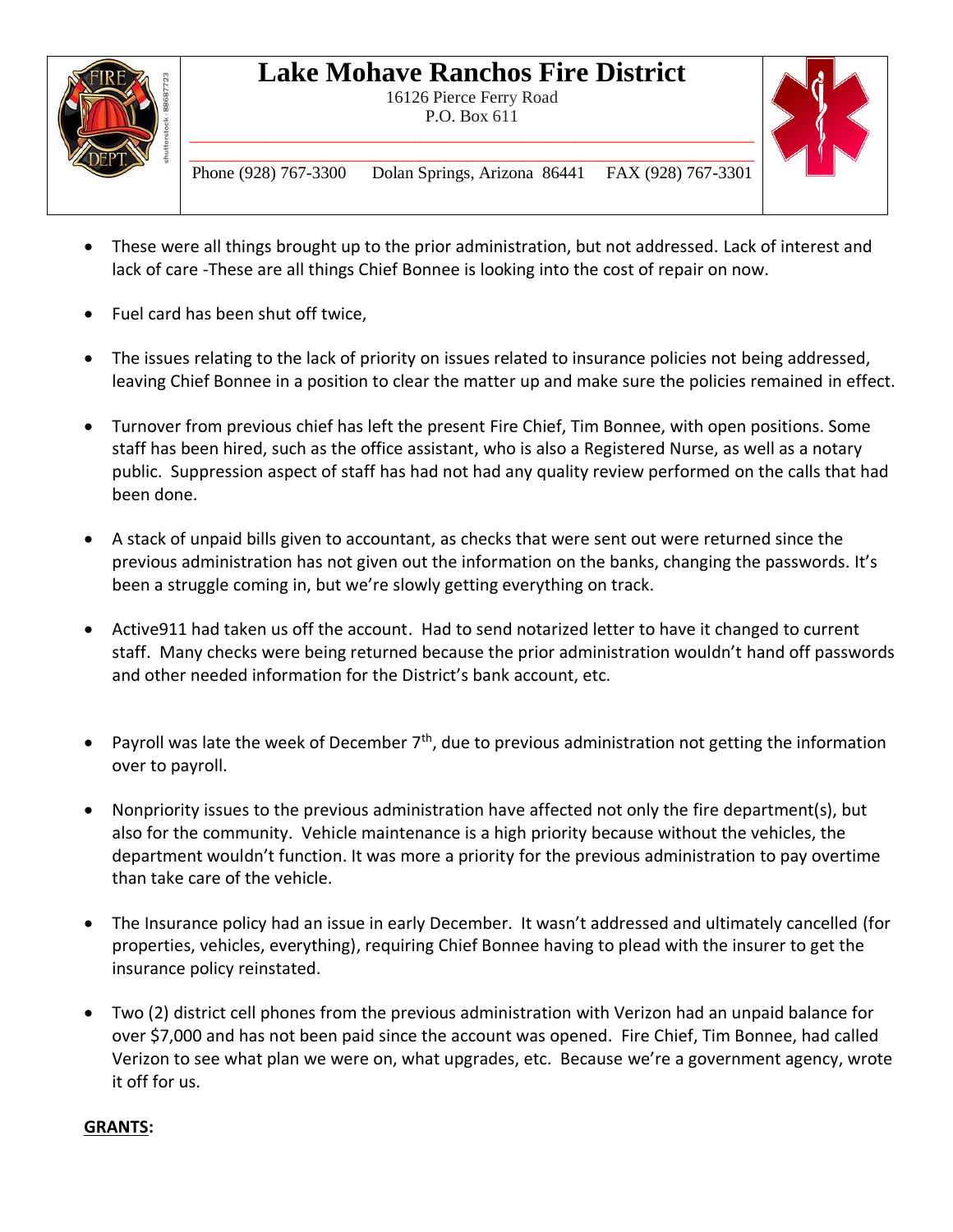



\_\_\_\_\_\_\_\_\_\_\_\_\_\_\_\_\_\_\_\_\_\_\_\_\_\_\_\_\_\_\_\_\_\_\_\_\_\_\_\_\_\_\_\_\_\_\_\_\_\_\_\_\_\_\_\_\_\_\_\_\_\_\_\_\_\_ Phone (928) 767-3300 Dolan Springs, Arizona 86441 FAX (928) 767-3301

Fire Chief Bonnee discussed within his report were projects in progress, such as grants received (2019 FEMA Grant from his previous tenure, a \$196,000 grant to replace our air vacs. Twenty-six (26) new ones are coming. They're the MSAG1s that all the other departments we have mutual aid agreement with. Our existing are not NFPA complaint, but these new ones *are* NFPA compliant. Once the new equipment arrives, everyone will be fit tested for them.

We also got approved for adapters at the field station to fill them. FEMA approved us for rescue packs in the event that someone is trapped and needs oxygen by use of these rescue packs. The approved rescue packs have been ordered.

Director De Lara mentioned the grant is \$186,666.67. The District is paying a match of less than \$9,333.33 (less than \$10000) for almost \$200,000 of OSHA life-saving and imperative equipment we do not have at present. Our equip are non-NFPA compliant and non-OSHA approved. These new air vacs will be compliant for both.

The 2020 State Homeland Security Grant (applied during the Chief's previous tenure) for new radios, which will include: 8 hand-held and 3 base units was approved and awarded for \$16,022.97. Out of that, the District pays \$1,176.97 out of \$16,022.97. Kenwood radios that have 4 on grant last year, now we're getting 8 of them. New Bluetooth capable, GPS, etc. The public was welcomed to see the whole list of their capabilities.

A radio was turned over from the former chief and left on back of truck on the highway and was severely damaged. They're almost \$1,600 radios, which is a big loss.

The 2020 AFG grant opened last Monday and is being applied for now for a new firetruck. We submitted our narrative to the grant writer. The chief gave a description and some specs given along with pictures of the desired firetruck. This truck, if awarded for it, is \$449,680. The District would pay \$16,000-\$19,000 for a nearly \$500,000 truck. A piggyback grant is being applied for a turnout extractor (a heavy-duty washing machine that will allow regular cleaning/drying of firemen gear, cleansing them of cancerous materials. The grant would be included in the grant with the truck.

In closing of his report, Fire Chief Bonnee informed the audience that this new administration was left with many missing files and that everything is being worked on by this administration to bring everything up-todate and organized.

The District's bill pay was set up through the accountant so the district's bills can be paid on time. This concluded the Chief's Report. A spreadsheet was created and is being done to track maintenance that is being done.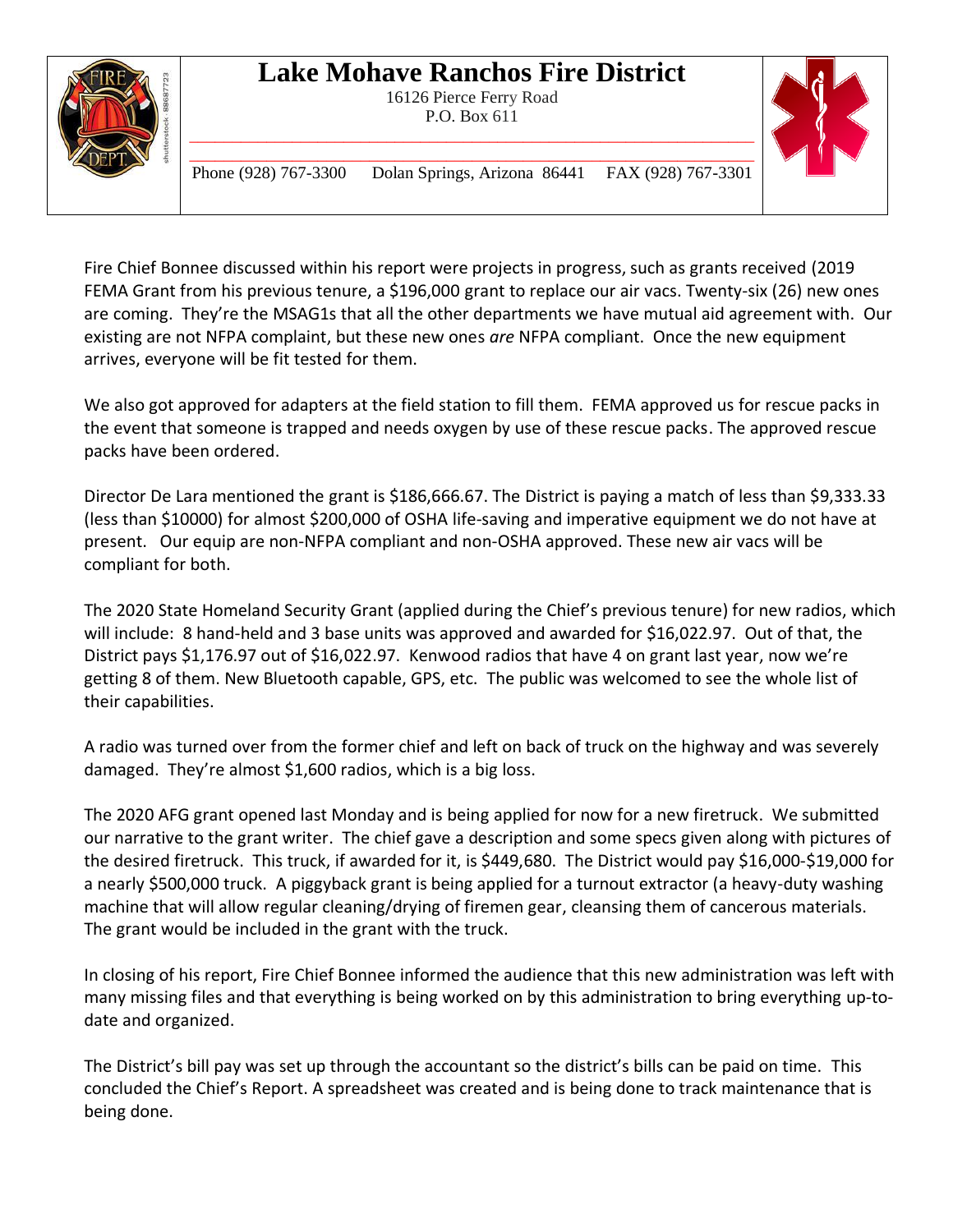16126 Pierce Ferry Road P.O. Box 611 \_\_\_\_\_\_\_\_\_\_\_\_\_\_\_\_\_\_\_\_\_\_\_\_\_\_\_\_\_\_\_\_\_\_\_\_\_\_\_\_\_\_\_\_\_\_\_\_\_\_\_\_\_\_\_\_\_\_\_\_\_\_\_\_\_\_



\_\_\_\_\_\_\_\_\_\_\_\_\_\_\_\_\_\_\_\_\_\_\_\_\_\_\_\_\_\_\_\_\_\_\_\_\_\_\_\_\_\_\_\_\_\_\_\_\_\_\_\_\_\_\_\_\_\_\_\_\_\_\_\_\_\_ Phone (928) 767-3300 Dolan Springs, Arizona 86441 FAX (928) 767-3301

De Lara on special meeting for the jobs of maintenance and department needs.

Questions from the audience:

Phil Lantham, a resident of Dolan Springs, were regarding whether or not the diesel fuel tank at the school in Dolan Springs was being used, as he had concerns about it being used, citing fuel contamination, to which the present Fire Chief, Tim Bonnee, responded, "We're presently getting fuel from the local Chevron. We stopped that. There was an issue with the billing and being overcharged. Dolan Springs resident, Phil Lantham, expressed his concern that the tank has not been cleaned. PL's concern is about the fuel getting contaminated, causing problems for the vehicles and if we should put in Biodiesel fuel treatment to prevent issues with fuel contamination. Chief Bonnee responded, "We'll look into it for the engines".

Other audience questions were:

Walt Kiffer of Dolan Springs, a resident of Dolan Springs, Az, asked about whether or not there would training for electric or hybrid vehicles to start making more of a vehicle force? Fire Chief Bonnee responded, "We don't have access to a hybrid." That is something he talked to about with one of the chiefs and is something we will be doing training at some point on those issues". Walt Kiffer also had asked about Ambulance 415's warranty, stating the Board of Directors had previously approved a 10 year warranty, and had asked if the prior Chief did get 10 year warranty on it. Fire Chief Bonnee informed him, "the vehicle had only a 3-year warranty". Lastly, Walt Kiffer asked if Brush truck 416 has a pipe held together by a coat hanger. Fire Chief Bonnee informed him, "Nothing was maintained. It's a work in progress".

### **7. Review of Previous Minutes**

Director De Lara motioned to review and accept the minutes from the previous board meeting. Director Braaten seconded the motion. Director Braaten motioned to correct the spelling of purview on the 2<sup>nd</sup> page of the minutes from the previous board meeting. Motion voted by Director De Lara, aye, Director Braaten, aye, Director Aitken, aye, and Director Karash, aye, unanimously approved in favor of, noting the needed correction.

Director De Lara motioned the moving of the Financial Report up to the next call of order on the agenda, seconded by which was unanimously approved by Board members Director Karash, Director Aitken, and Director De Lara, as well as the audience with no objection.

### **8. Regular Business**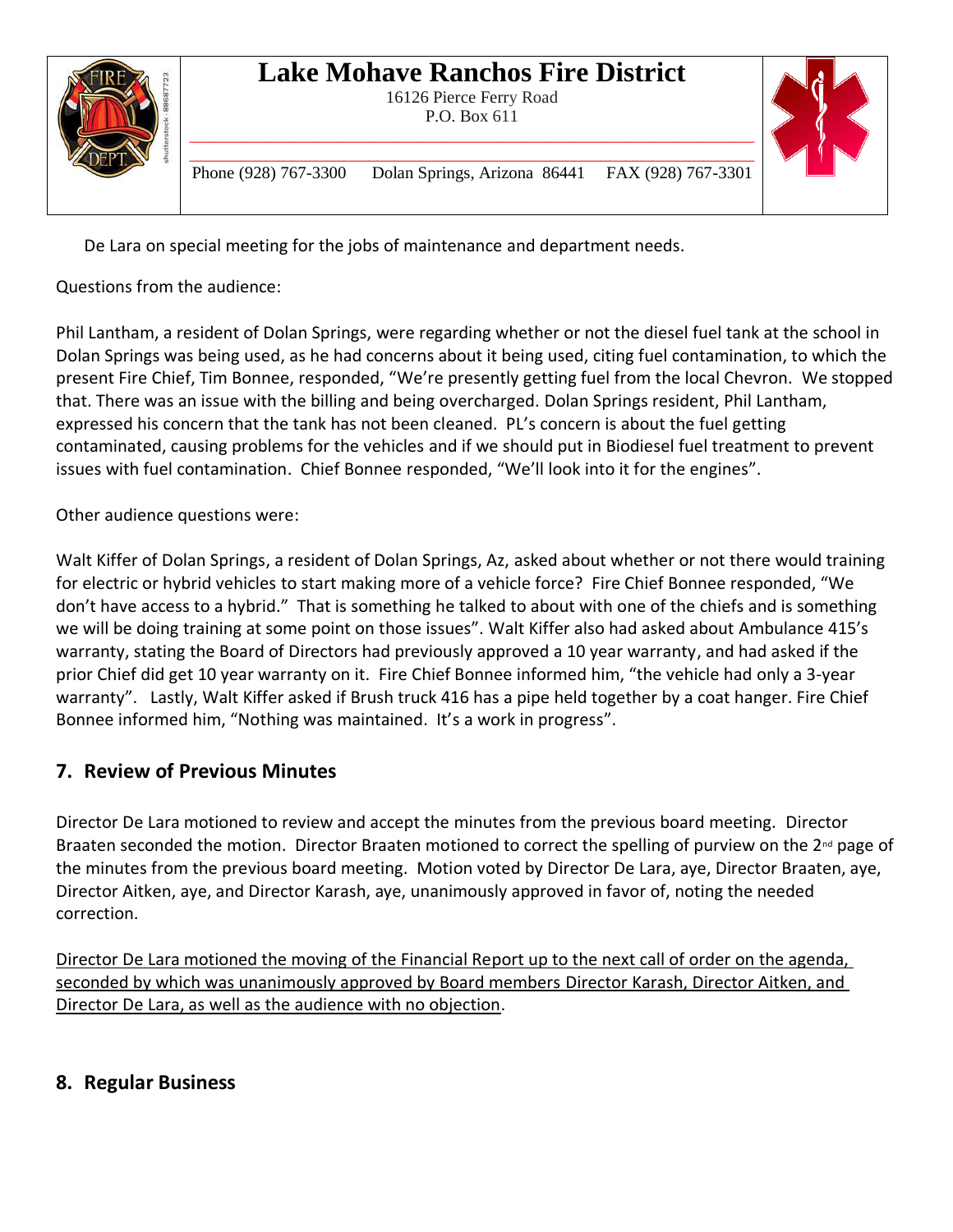

16126 Pierce Ferry Road P.O. Box 611



\_\_\_\_\_\_\_\_\_\_\_\_\_\_\_\_\_\_\_\_\_\_\_\_\_\_\_\_\_\_\_\_\_\_\_\_\_\_\_\_\_\_\_\_\_\_\_\_\_\_\_\_\_\_\_\_\_\_\_\_\_\_\_\_\_\_ Phone (928) 767-3300 Dolan Springs, Arizona 86441 FAX (928) 767-3301

**a. Open Board Seat**: Director, De Lara advised the open board seat opening notice will have the first of two postings in the newspaper on Wednesday, January 20, 2021, and the second posting on Wednesday, January 27, 2021. Any applicants will be interviewed at the February LMRFD Board meeting. Encouragement for applications to be submitted, noting January 25, 2021 to be the deadline. Audience members requested a later deadline for the open board seat application.

Director De Lara motioned to change the deadline to February 5, 2021. Director Aitken seconded. Director Aitken, aye, Director Braaten, aye, Director Karash, aye. Motion carried unanimously.

**b. Action regarding volunteers**: Discussion held among board members about how the fire stations are in need of painting and drywall repairs from a previous water/roof leak, the need for a door at Station 41 separating the public waiting area on the administrative side of the building from the firefighters quarters, putting a door between the public waiting room the administrative offices at Station 41 (a waist level gate is presently there), and getting chairs for the public waiting room/lobby at Station 41. Fire Chief Bonnee claimed he had contacted the probation department and prison looking for volunteers to do this type of work, to which they are willing to send inmates with an officer to assist around the station.

Audience member, volunteer fire fighter John Lilly, of Dolan Springs, stood at podium explaining how he himself is willing to assist and hangs doors and windows for a living as a licensed contractor.

**c. Officer Positions and Responsiveness and/or lack of response**. Director, De Lara discussed changes to the Board with newly voted in members, as well as a lack of response in communications from existing Board member, Director Karash as Clerk, asking him if he wanted to remain on the Board due to his lack of response(s) on matters. Director Karash answered, "Yes", he wishes to remain on the Board of the Lake Mohave Ranchos Fire District.

Additional conversation was made between Director De Lara and Fire Chief Bonnee regarding the process of identification verification of those who were given access, as well as making sure prior employees and/or Board members no longer have access, to which the Fire Chief claimed was already taken care of.

**d. Technical Committee Actions:** Technical Committee's Chair, Director Braaten advising the LMRFD Board that, during the Technical Committee's meeting held on January 11, 2021, a Secretary of that Committee was named, with the nomination of Ellen Reh-Bower, to which she accepted the position.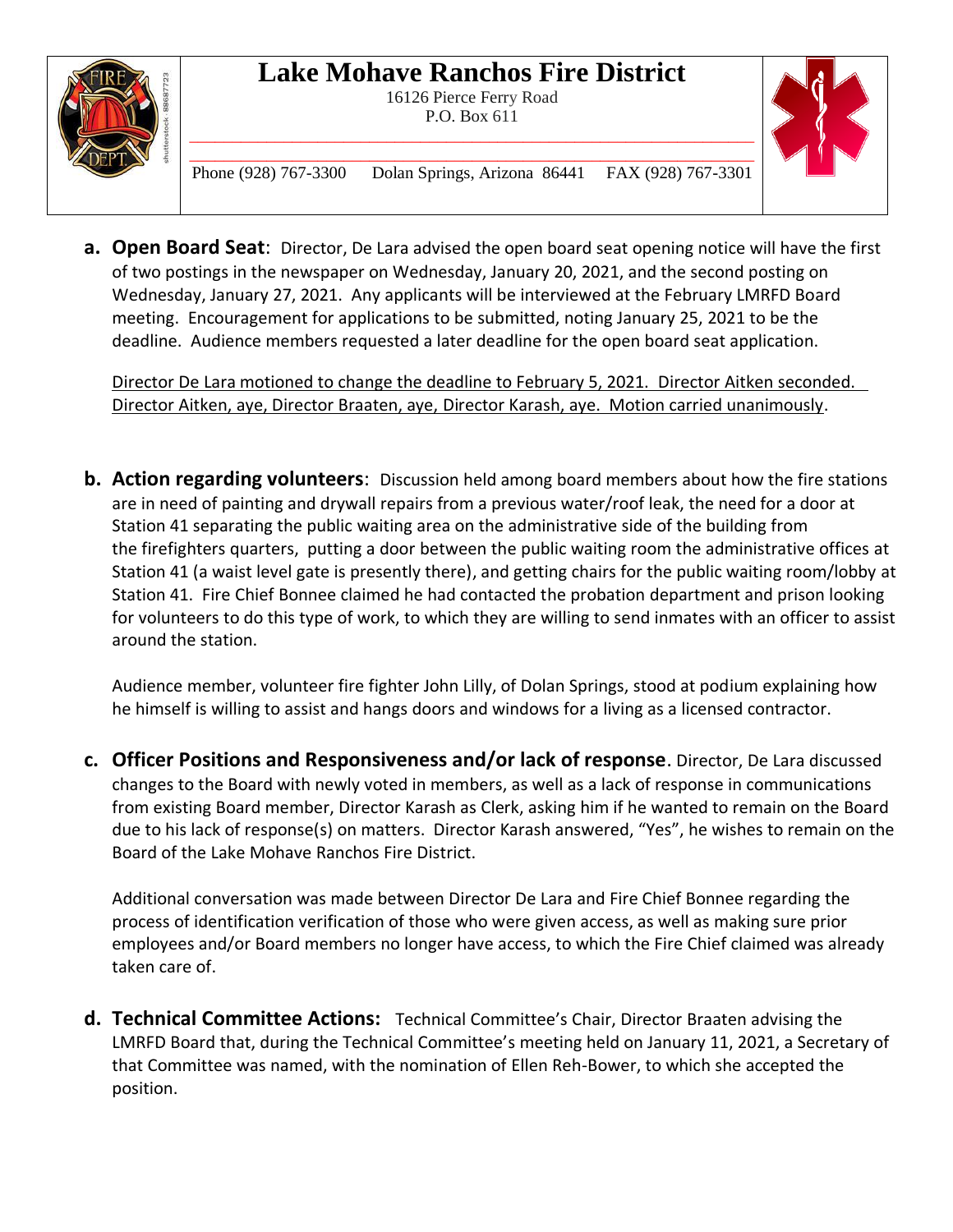

16126 Pierce Ferry Road P.O. Box 611 \_\_\_\_\_\_\_\_\_\_\_\_\_\_\_\_\_\_\_\_\_\_\_\_\_\_\_\_\_\_\_\_\_\_\_\_\_\_\_\_\_\_\_\_\_\_\_\_\_\_\_\_\_\_\_\_\_\_\_\_\_\_\_\_\_\_



\_\_\_\_\_\_\_\_\_\_\_\_\_\_\_\_\_\_\_\_\_\_\_\_\_\_\_\_\_\_\_\_\_\_\_\_\_\_\_\_\_\_\_\_\_\_\_\_\_\_\_\_\_\_\_\_\_\_\_\_\_\_\_\_\_\_ Phone (928) 767-3300 Dolan Springs, Arizona 86441 FAX (928) 767-3301

Charlotte Kiffer, a Technical Committee Board member, asked the Lake Mohave Ranchos Fire District Board where the minutes and by-laws were for the Technical Committee.

Director De Lara answered, "The District has given five (5) copies of the minutes to the Technical Committee and the Lake Mohave Ranchos Fire District Board does have by-laws from 2019 and some old copies, but anything prior to that was not left for the District with no trace of them (previous minutes, by-laws, etc.) by the previous administration, but they're doing everything possible to recover those found electronically." Director De Lara added, "attempts to contact the previous administration have been made multiple times to obtain all property of the District, to no avail".

Next Technical Committee meeting will be held in Meadview on February 8, 2021 at 11:00 a.m. at the Meadview Civic Association in the large room.

Director De Lara, motioned to allow the Technical Committee of the Lake Mohave Ranchos Fire District electronic access to Lake Mohave Ranchos Fire District policies and other documents necessary to function adequately. Motion seconded by Director, Director Aitken. A vote was made by Director Braaten, aye, Director Aitken, aye, Director Karash, aye, and Director De Lara, unanimously in favor of this motion.

Ellen Reh-Bower, Secretary of the LMRFD Task Force Committee and a resident of Dolan Springs, AZ, suggested a Fair-Funding Task Force, requesting permission to receive financial information from the Fire Chief.

Director De Lara responded, making reference to the Chief's Report provided with the present agenda. Ellen Reh-Bower clarified the information the Task Force Committee is interested in is where the runs go and where taxes are being paid.

Fire Chief Bonnee informed Ellen Reh-Bower that a copy of the Dispatch report will be provided and that data for medical calls, fire calls, etc. (without personal information of victims) would be included in that report. It was further advised to the Technical Committee to obtain whatever official information desired from the county first.

**e. Picard Hearing:** Discussion was made about the results of the hearing for Picard, whom the judge gave a light sentence of probation for the stealing of \$24,000 from the District due to the Covid pandemic, but that Picard has lost his paramedic license for life, which would injure his livelihood. No action needed on this item.

Director De Lara motioned to move Item "j" on the agenda to the next call of business. Director Aitken seconded. Director Bratten, aye, Director Aitken, aye, Director Karash, aye, Director De Lara, aye. Motion carried unanimously.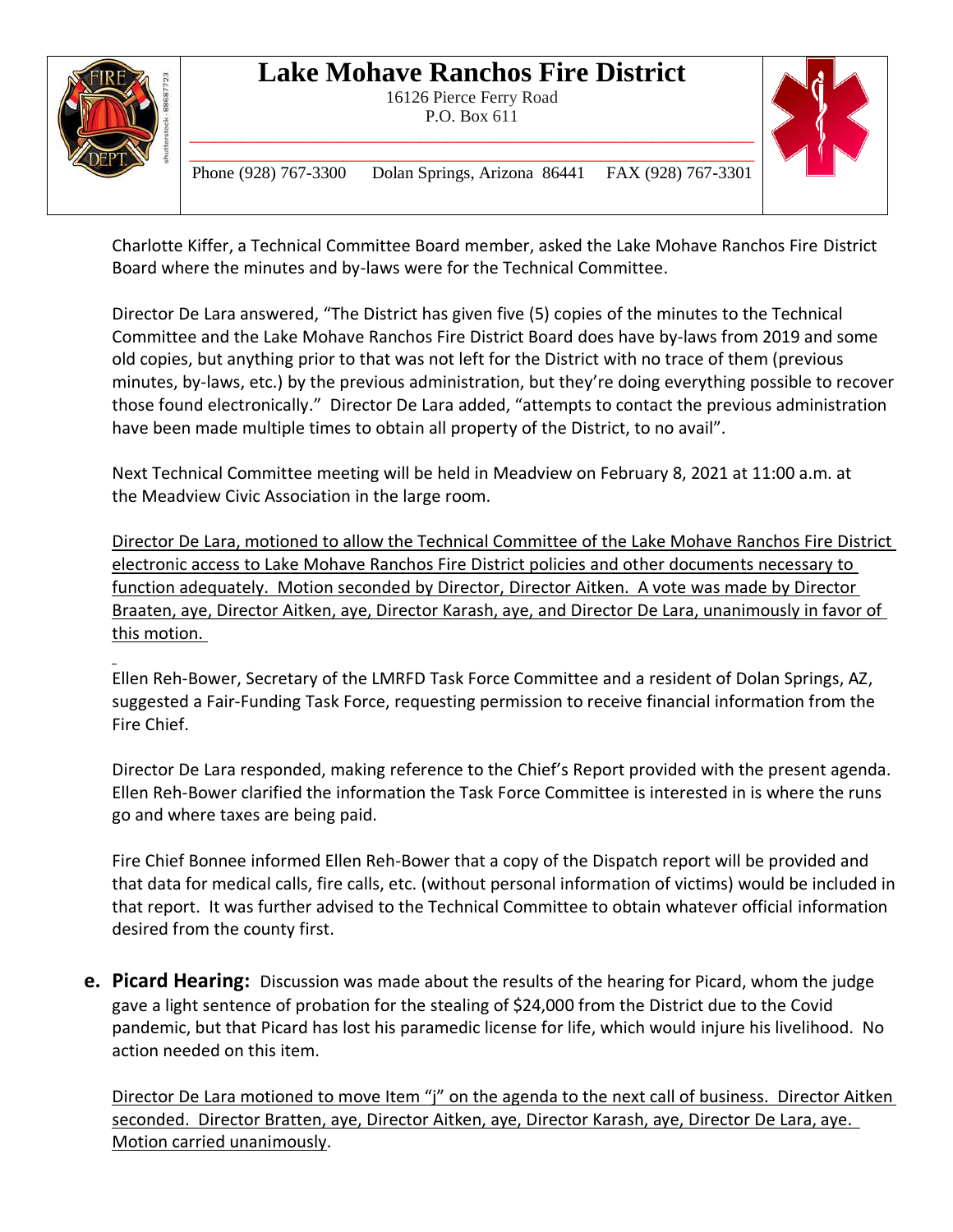

16126 Pierce Ferry Road P.O. Box 611



\_\_\_\_\_\_\_\_\_\_\_\_\_\_\_\_\_\_\_\_\_\_\_\_\_\_\_\_\_\_\_\_\_\_\_\_\_\_\_\_\_\_\_\_\_\_\_\_\_\_\_\_\_\_\_\_\_\_\_\_\_\_\_\_\_\_ Phone (928) 767-3300 Dolan Springs, Arizona 86441 FAX (928) 767-3301

\_\_\_\_\_\_\_\_\_\_\_\_\_\_\_\_\_\_\_\_\_\_\_\_\_\_\_\_\_\_\_\_\_\_\_\_\_\_\_\_\_\_\_\_\_\_\_\_\_\_\_\_\_\_\_\_\_\_\_\_\_\_\_\_\_\_

- **f. Recognition of Volunteers & Retiary** Michael Pettway, newly retired firefighter with the Lake Mohave Ranchos Fire District was given recognition for the services he provided the LMRFD over the past 23 years with an honorary plaque and a gift card by Fire Chief, Tim Bonnee. Volunteer firefighters Dennis Reed, John Lilly, Hayden Frye and Kody Cowan were given recognition certificates and gift cards.
- **g. Collection Agency and computer services company** Director De Lara discussed the fact that over \$1,000,000 in collections are uncollected funds with \$300,000 being written off. If the District can collect 30% of those uncollected accounts, that itself would be good to keep the finances stable for the District for now.

RFCI, a national company was discussed, noting the District would not have to pay for their services, unless we actually can collect past due accounts and that the payment varies for the number of accounts due that are actually collected – 2-4 accounts due = 20% of that amount payable to RFGI, 5- 25 accounts due collected by RFGI = 35% of that amount payable to RFGI.

Director, De Lara motioned to accept RFGI as LMRFD's collection agency to collect old debt. Motion seconded by Director Aitken, and voted on by Director Braaten, aye, Director Karash, aye, and Director, De Lara, aye, unanimously in favor of the motion.

### **h. Obtaining at least 3 quotes for repairs to the LMRFD Vehicles (Chief)**

Fire Chief, Tim Bonnee, stated he will obtain the quotes needed to determine the cost of the repairs.

- **i. Social Media discussion and LMRFD response.** Setting up the fire District's own social media page was discussed with intent of having administrators from the district maintaining the page vs a present social media page operated by others out of the local area.
- **j. Cert Program:** Ignatio De Lara, a Dolan Springs citizen, stood before the podium with a program designed train local residents regarding emergency responses.

### **CONSIDERATION OF FUTURE AGENDA ITEMS:**

- Director Braaten suggested uses of facility at Station 42 be discussed in the next meeting.
- Director Braaten discussed having ad space in the local newspapers. A motion to set up ad space, if available for \$50/year or less was agreed to be put on the agenda for next month's meeting.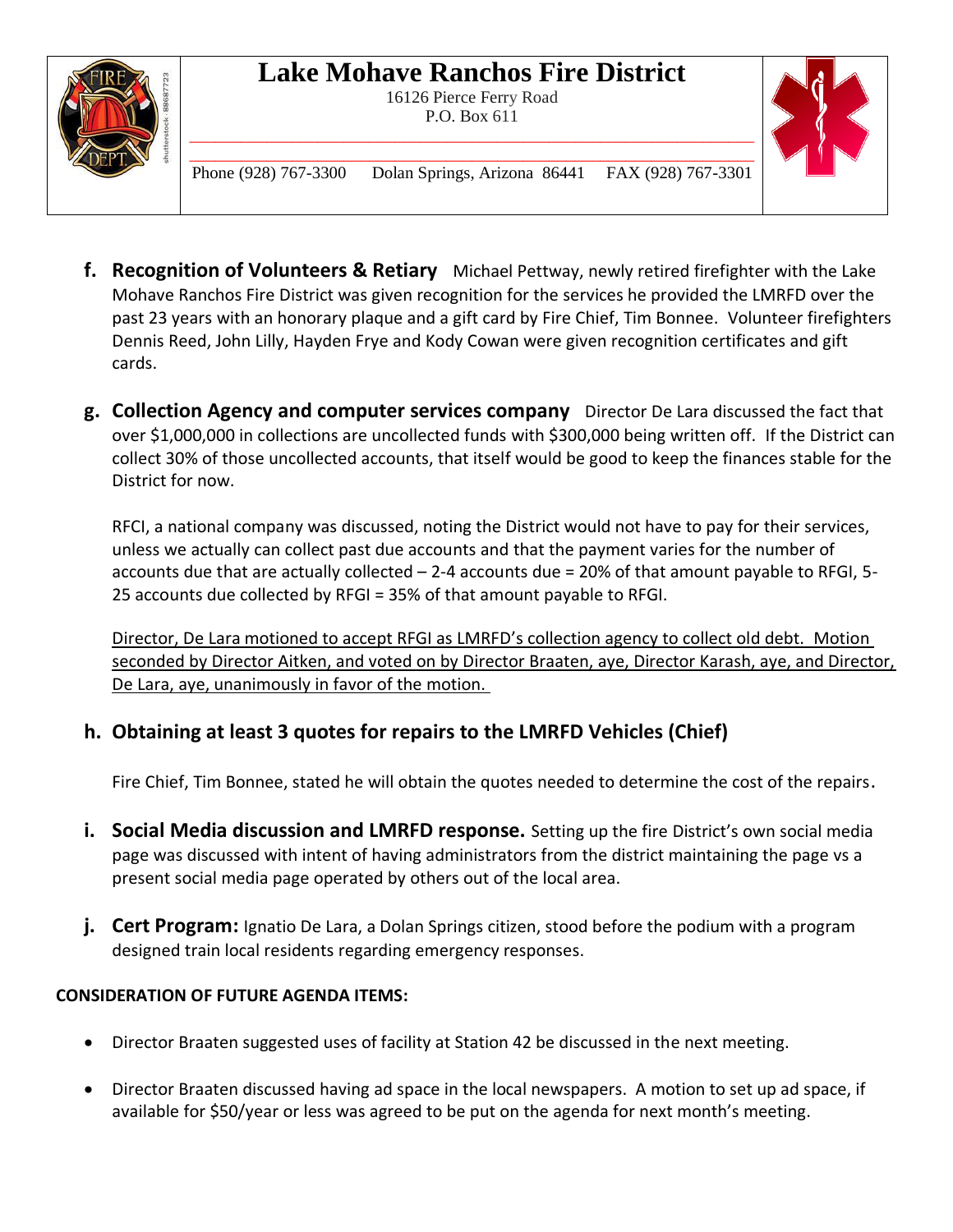

16126 Pierce Ferry Road P.O. Box 611 \_\_\_\_\_\_\_\_\_\_\_\_\_\_\_\_\_\_\_\_\_\_\_\_\_\_\_\_\_\_\_\_\_\_\_\_\_\_\_\_\_\_\_\_\_\_\_\_\_\_\_\_\_\_\_\_\_\_\_\_\_\_\_\_\_\_



\_\_\_\_\_\_\_\_\_\_\_\_\_\_\_\_\_\_\_\_\_\_\_\_\_\_\_\_\_\_\_\_\_\_\_\_\_\_\_\_\_\_\_\_\_\_\_\_\_\_\_\_\_\_\_\_\_\_\_\_\_\_\_\_\_\_ Phone (928) 767-3300 Dolan Springs, Arizona 86441 FAX (928) 767-3301

**NEXT REGULAR BOARD MEETING DATE AND LOCATION.** (Subject to change, notice/announcement will be posted via District Website, if any changes occur.

• February 18, 2021 @ 11:00 a.m. - Meadview, Arizona in the large room.

#### **ADJOURNMENT**

- Director Aitken Motioned to adjourn the Meeting, Director Braaten seconded. Directors, Braaten, aye, Director Aitken, aye, and Director Karash, aye. Motion carried unanimously.
- Director De Lara adjourned at approximately 2:08 p.m.

| MINUTES prepared by: Tina Kurowski | Date: $1/25/21 - 2/4/21$<br>(This is a working draft, until Board)<br>approval). |
|------------------------------------|----------------------------------------------------------------------------------|
| MINUTES signed/posted by:          | Date:                                                                            |

*Pursuant to the Americans with Disabilities Act (ADA), the Lake Mohave Ranchos Fie District endeavors to ensure accessibility of all its programs, facilities and services to all personals with disabilities. If any disabled person needs any type of accommodation, please notify the Lake Mohave Ranchos Fire District at: (928) 767- 3300, prior to the scheduled meeting time.*

*LMRFD Official Posting Locations:*

*Administration/ Station #41, 16126 Pierce Ferry Road, Dolan Springs, Arizona*

*Station #43, 30250 Stillwater, Meadview, Arizona*

*Dolan Springs Chamber of Commerce, 16154 Pierce Ferry Road, Dolan Springs, Arizona*

*LMRFD Website (lmrfd.org)*